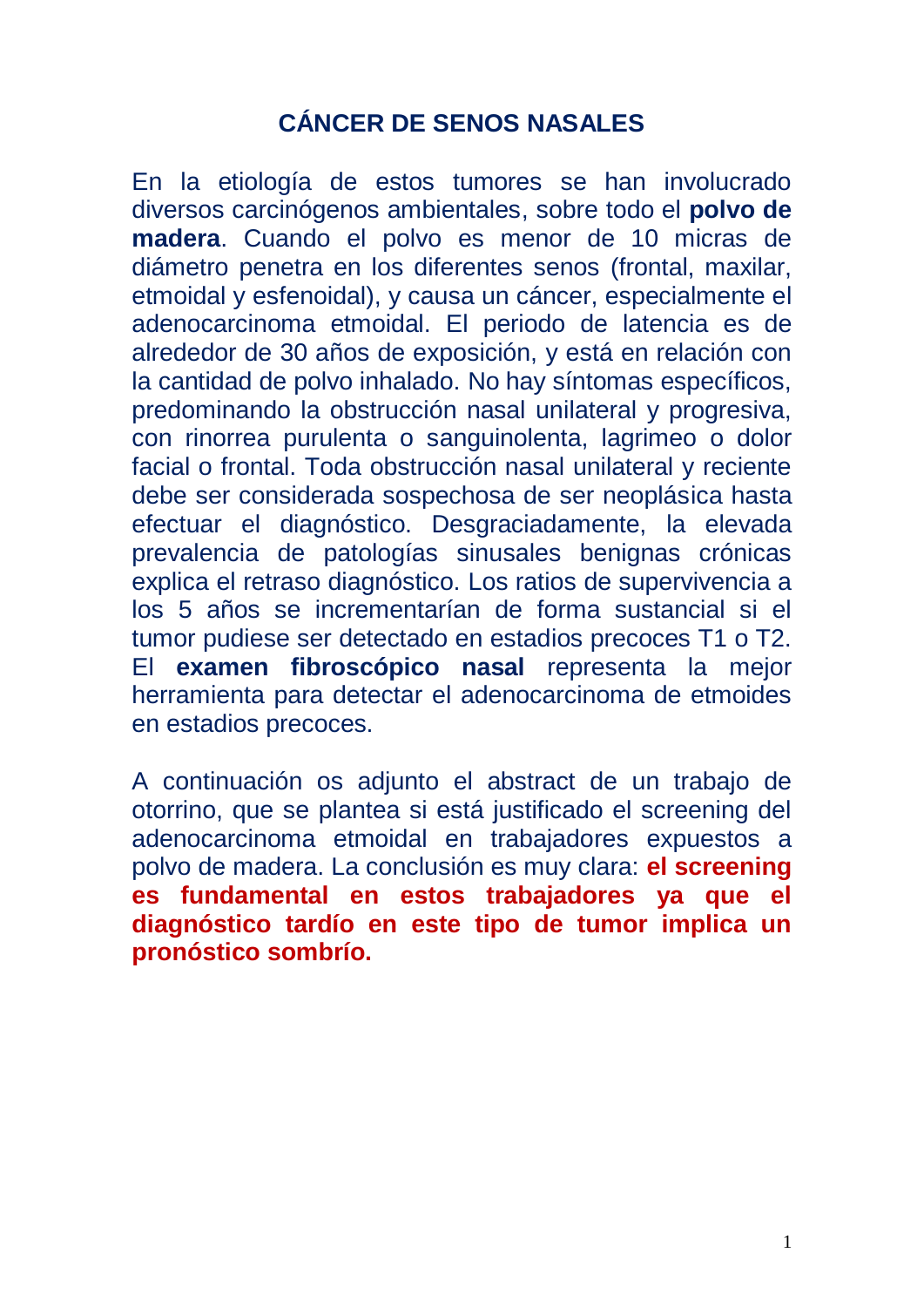Rev [Laryngol](http://www.ncbi.nlm.nih.gov/pubmed/19408499) Otol Rhinol (Bord). 2008;129(4-5):219-26.

#### **Is ethmoidal adenocarcinoma screening in employees exposed to wood dust justified?**

De [Gabory](http://www.ncbi.nlm.nih.gov/pubmed?term=%22De%20Gabory%20L%22%5BAuthor%5D) L, [Conso](http://www.ncbi.nlm.nih.gov/pubmed?term=%22Conso%20F%22%5BAuthor%5D) F, [Krief](http://www.ncbi.nlm.nih.gov/pubmed?term=%22Krief%20P%22%5BAuthor%5D) P, [Stoll](http://www.ncbi.nlm.nih.gov/pubmed?term=%22Stoll%20D%22%5BAuthor%5D) D.

Pellegrin Hospital, François-Xavier Michelet Center, ENT and Head & Neck Surgery department, Place Amélie Raba Léon, 33076 Bordeaux cedex, France. l.de.gabory@free.fr

#### **Indroduction**

Since 1995, the means which are used for the follow-up of wood-workers in France are obsolete. Based on experts' opinions, they have never been assessed as effective in the detection of adenocarcinoma of the ethmoid sinus.

## **Objetive**

Collecting the data present in the literature to justify the necessity and the means of a screening protocol that would help detect ethmoidal adenocarcinoma among the wood worker population.

## **Method**

This is a review of the literature from three data bases: the National Library of Medicine, the French National Institute for Research and Security and the French National Centre for Scientific Research. Only English and French articles were reviewed and they were classified in four categories according to proof tools purposed by the French High Authority for Health.